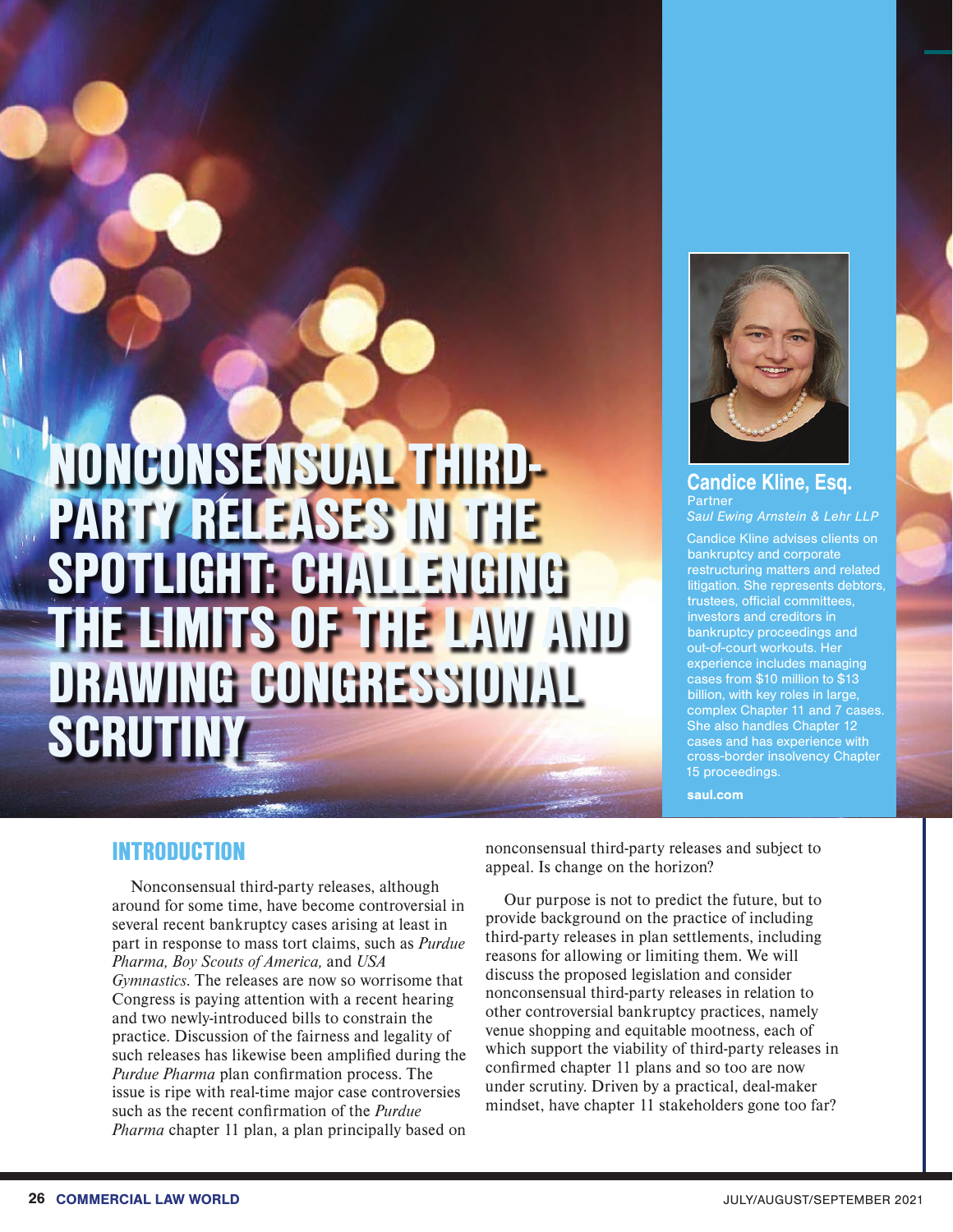## **DISCUSSION**

Nonconsensual, third-party releases are increasingly an integral part of a chapter 11 plan. The term itself is descriptive. The release absolves third-party nondebtors of their liabilities. As the release is entered against the wishes of certain creditors, it is nonconsensual. $<sup>1</sup>$ </sup>

And they are potent. Where such release is approved, a plaintiff loses the right to sue the nondebtor party merely because the dispute became entangled in a debtor's chapter 11 bankruptcy. The nondebtor defendant receives the release, usually in exchange for a large payment to the estate and sometimes other consideration, but without ever subjecting itself to the rigors and transparency of a bankruptcy case. The release, firmly embedded as an essential part of a debtor's plan, is then submitted for approval by a bankruptcy judge, typically during the plan confirmation process.

Practitioners engineer cases from the very beginning to win approval of nonconsensual third-party releases that aim to broadly protect well-resourced nondebtors from the troubles of liquidating through the bankruptcy process. Nondebtors help too. They threaten to pull the plug and doom the plan if the releases are not granted. Wealthy nondebtors such as the Sackler Family in *Purdue Pharma* also may use aggressive offshore asset protection strategies that render collection costly and speculative, making settlement relatively attractive. Judge Drain called the Sackler trust collection problem "a bitter result, B-I-T-T-E-R" and "incredibly frustrating."<sup>2</sup> Preplanning works.

# RELEASES COME FAST: CREDITORS BE NIMBLE, CREDITORS BE QUICK

The process to settle nondebtor claims often occurs at the very start of the debtor's case. The debtor, in coordination with the nondebtor who is contemplating settlement and looking for a future broad release from all litigation, will request an

injunction to stay plaintiffs and other claimholders in any pending litigation or disputes. This injunction then bars creditors from pursuing nondebtors even though the nondebtors are outside the protection of the automatic stay.

The argued rationale for the injunction is to protect the debtor from distractions and costs from lawsuits against the nondebtor, and from depletion of estate assets, even if the nondebtor is no longer operating the business.<sup>3</sup> "Distraction" and the argued rationale for the injunction is to protect the debtor from distractions and costs from lawsuits against the nondebtor, and from depletion of estate assets, even if the nondebtor is no longer operating the business. "Distraction" and "depletion" may certainly happen, but in other types of civil litigation outside bankruptcy, including mediation, obtaining a stay of the underlying litigation is not the norm. In bankruptcy, however, the request for preliminary injunctions is often successful and could occur on day one of the debtor's chapter 11 case.

This practice may catch creditors by surprise, and leave them fighting an uphill battle. Although the injunction may be approved as preliminary or temporary, once granted it is very difficult to lift the injunction if the prospects of settlement and proposing a confirmable plan seem positive. Creditors facing such injunctions must remain vigilant, since once effectively stayed, they may never be able to resume their lawsuits, even if they oppose the proposed settlement. The plan then replaces the temporary injunction with a permanent settlement and nonparty release. From day one, creditors with claims against nondebtors are forcibly swept into the debtor's bankruptcy and may remain there, without a lifeboat.

For example, in *Purdue Pharma*, the first motion for a preliminary injunction from commencing or continuing action – seeking to enjoin over 2,625 lawsuits filed by governmental and private

<sup>1</sup> The statements in this article are the author's own and do not reflect the opinions or viewpoints of Saul Ewing Arnstein & Lehr LLP or her colleagues at the firm. While this article mainly focuses on nonconsensual third-party releases, chapter 11 plans are complex and often include many types of releases, which could be releases granted by the debtor, consensual releases (sometimes deemed so for unimpaired or nonvoting creditors), exculpations for insiders, senior lenders, professionals and so on, permanent injunctions, channeling injunctions, trust procedures, bar orders, and other protective mechanisms for settlement parties, plan proponents, and other interested stakeholders.

<sup>2</sup> *See* Transcript of bench decision confirming the Purdue Pharma chapter 11 plan, State of Washington Notice of Appeal, No. 19-23649-rdd, Dkt. No. 3724 (Sept. 1, 2021).

<sup>3</sup> See In re Purdue Pharma L.P., No. 19-08289-rdd, Dkt. No. 2, 2-1 (Bankr. S.D.N.Y. Sept. 18, 2019). The proposed order included a finding by the court that continuation of the nondebtor litigation against nondebtors not subject to bankruptcy court supervision would "result in irreparable harm to the Debtors and their reorganization, including by subjecting the Debtors to substantial, but ultimately unproductive, costs, materially lessening the Debtor's ability to maximize value and recovery to the public and potential estate stakeholders, … [and] would significantly distract the Debtors from vital bankruptcy proceedings … all to the substantial detriment of the Debtors and their estates. Moreover, the Debtors have demonstrated that any harm to the [creditors] … from a stay is outweighed by the irreparable harm that the Debtors will suffer in the absence of preliminary injunctive relief." The Purdue Pharma chapter 11 case docket is available free of charge at the Prime Clerk claims agent website, https://restructuring.primeclerk. com/purdue pharma/Home-DocketInfo.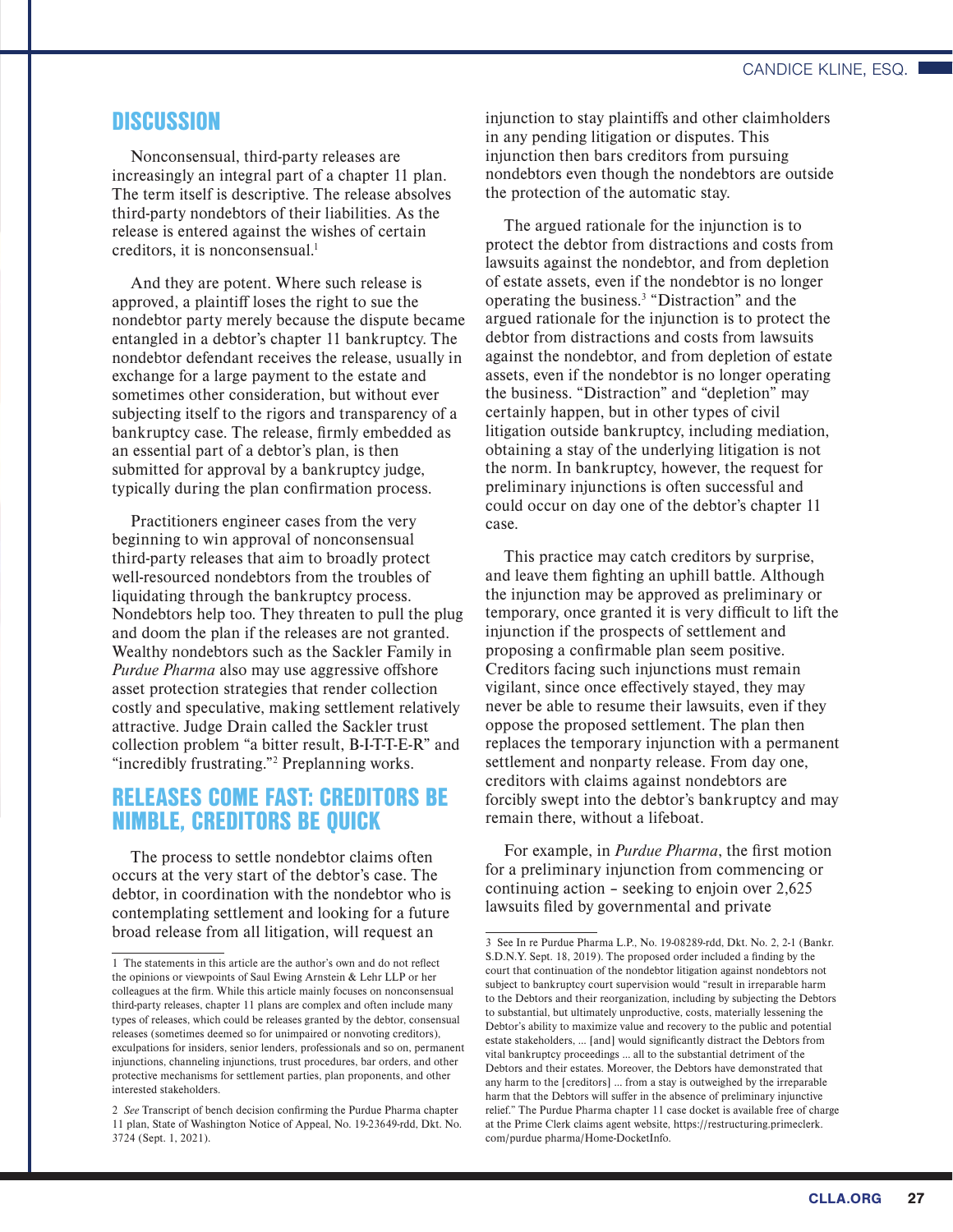claimants against the debtors and related parties – was filed on September 18, 2019, immediately after commencing the chapter 11 cases.<sup>4</sup> After a contested hearing that involved many objecting creditors, on October 11, 2019, the court granted the injunction as requested by the debtors and their insider related parties.<sup>5</sup> The bankruptcy court then extended the preliminary injunction many more times to essentially span the duration of the case.6 Once granted, even if vigorously contested, a bankruptcy court may find it difficult to end an injunction because the grounds supporting the initial grant likely remain in place throughout the plan confirmation process.7

In another example, the bankruptcy court in the *FirstEnergy Solutions* chapter 11 case asserted primacy over and enjoined a federal agency, the Federal Energy Regulatory Commission or FERC, within days of the chapter 11 filing, $\delta$  a decision that was later reversed by the Sixth Circuit on direct appeal.<sup>9</sup> With the possibility of a stay on nondebtor litigation or even regulatory oversight

7 *See* Rick Archer, Purdue Asks To Extend Opioid Suit Shield To End Of Summer, LAW 360 (June 3, 2021).

8 *See In re FirstEnergy Solutions Corp.*, No. 18-3787 (6th Cir. Dec. 12, 2019).

responsibilities being issued on day one, creditors must be alert and then remain vigilant.

Aware of the potential for bankruptcy intervention, such as the perpetual preliminary injunction and nonconsensual third-party releases discussed above, plaintiffs representing thousands of ovarian cancer victims took preemptive action. Plaintiffs, already stuck in bankruptcy with a Johnson & Johnson supplier called Imersys Talc, asked the bankruptcy judge overseeing that case for an injunction to prevent J&J from entering into a "divisive merger" known as the "Texas Two-Step."10 In executing this dance step, J&J could shield good assets from any bankruptcy process by creating an affiliate to assume liabilities and then dumping the talc liability-laden affiliate into bankruptcy, allowing J&J to then fund a plan settlement in exchange for nonconsensual third-party releases.11The Imersys Talc bankruptcy judge denied the plaintiffs' request for an injunction.<sup>12</sup>

Practitioners in asbestos-related bankruptcy cases have matured this strategy, which burdens an affiliate with the asbestos liabilities and then only that entity files the chapter 11 case, protecting the healthy businesses from further liability and from bankruptcy itself.13 It is now a routine way to shield nondebtors from the full brunt of continued litigation and ultimately from liability.

An early injunction appears to serve the aspirations of a bankruptcy proceeding, to finally resolve all disputes in one forum. The forum, incidentally, is selected by the debtor and its advisors and main stakeholders, many of whom will benefit from nonconsensual plan releases. Proponents of the injunction and ultimate settlement argue that bankruptcy provides vast efficiency benefits over myriad, value-destroying, piece-meal litigation in dealing with mass tort

12 *See* Steven Church, J&J Defeats Effort to Block Texas Corporate Restructuring Move, BLOOMBERG LAW (Aug. 26, 2021), available at www.bloomberglaw.com/pharma-and-life-sciences/j-j-defeats-effort-to-blocktexas-corporate -restructuring-move.

<sup>4</sup> *See In re Purdue Pharma L.P.*, No. 19-08289-rdd, Dkt. Nos. 2, 3 (Bankr. S.D.N.Y. Sept. 18, 2019). The preliminary injunction sought by the debtors extended to "former or current (a) owners (including any trusts and their respective trustees and beneficiaries), (b) directors, (c) officers, (d) employees, and (e) associated entities of the Debtors that were or could have been commenced before the commencement of the case ("Related Parties," and the claims against them described in this paragraph, the "Related-Party Claims") for 270 days from entry of the injunction. Id. (proposed order). The *Purdue Pharma* entities filed their chapter 11 cases on September , 2019.

<sup>5</sup> *See In re Purdue Pharma L.P.,* No. 19-08289-rdd, Dkt. Nos. 82, 89 (Bankr. S.D.N.Y. Oct. 11, 2019 & Oct. 18, 2019).The original and amended orders enjoined the plaintiffs from commencing or continuing any activity against the "Debtors and/or Related Parties" through November 6, 2019. The bankruptcy court reserved the right to extend the preliminary injunction period. This order was amended to, among other things, include tolling provisions.

<sup>6</sup> For a list of motions and hearings that ultimately extended the initial preliminary injunction to span the case, see the Eighteenth Amended Order Pursuant to 11 U.S.C. § 105(a) Granting Motion for a Preliminary Injunction extending the preliminary injunction through June 16, 2021, see In re Purdue Pharma L.P., No. 19-23649-rdd, Dkt. No. 2897 (Bankr. S.D.N.Y. May 21, 2021); No. 19-08289-rdd, Dkt. No. 270 (Bankr. S.D.N.Y. June 2, 2021). The Nineteenth Amended Order was signed on June 17, 2021 and was intended by the debtors to bridge the plan confirmation hearing. No. 19-08289-rdd, Dkt. No. 269-70, 274 (Bankr. S.D.N.Y. June 2, 2021 & June 17, 2021). The Twentieth Amended Order was signed on August 30, 2021 and extended the preliminary injunction through September 1, 2021. No. 19-08289-rdd, Dkt. No. 286 (Bankr. S.D.N.Y. August 30, 2021). The bankruptcy court confirmed Purdue Pharma's Eleventh Amended Joint Chapter Plan of Reorganization on September 1, 2021. See Notice of Appeal, No. 19-23649-rdd, Dkt. No. 3724 (Bankr. S.D.N.Y. Sept. 1, 2021) (The notice of appeal includes transcript of bench ruling.).

<sup>9</sup> *Id.*

<sup>10</sup> For a discussion of the Texas Two-Step and some recent asbestos cases, see Adam Levitin, The Texas Two-Step: The New Fad in Fraudulent Transfers, Credit Slips Blog, posted July 19, 2021.

<sup>11</sup> *See* Felix Simon, The Texas Two-Step, AXIOS (July 22, 2021), available at www.axios.com/johnson-and-johnson-baby-powder-bankruptcy-dec4874ce02b-4076-817d-83de74d6196c.html.

<sup>13</sup> For a recent example, *In re Paddock Enterprises, LLC*, a Delaware LLC affiliate of Owens-Illinois Group Inc. created in 2019 for this purpose, No. 2010028, Dkt. No. 2 (Bankr. D. Del. Jan. 6, 2020) (First-Day Declaration), docket and case information available at https://cases.primeclerk.com/ paddock/Home-Index. See Andrew Scurria, Asbestos Costs Drive Owens-Illinois Affiliate to Bankruptcy, WSJ PRO BANKRUPTCY (Jan, 6, 2020), available at https://www.wsj.com/articles/asbestos-costs-drive-owens-illinoisaffiliate-to-bankruptcy-11578316195.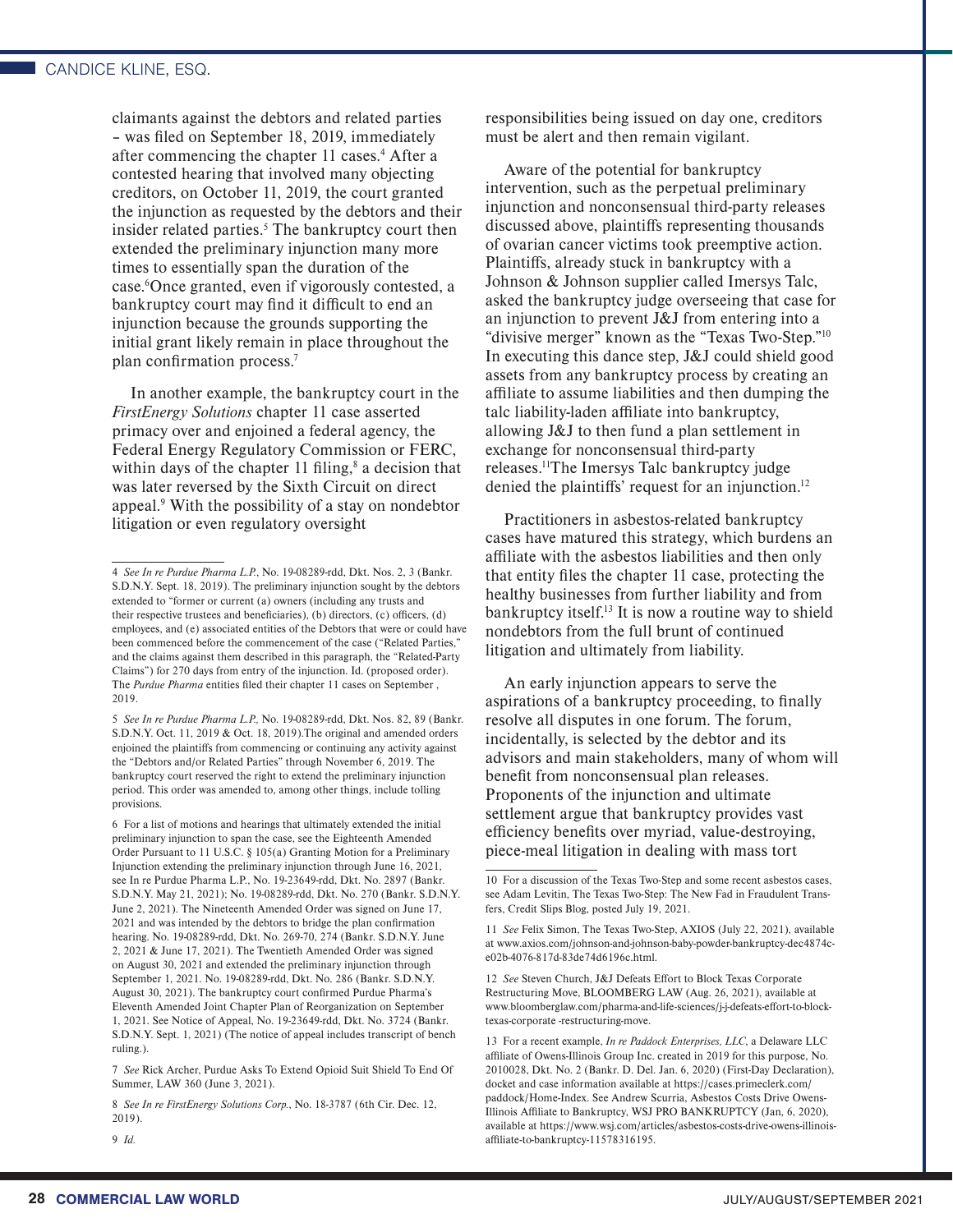cases. Proponents contend that without the injunction, settlement and reorganization is impossible. Said positively, with the injunction all things are possible. But this rhetorical flourish may overstate the actual risks and benefits.

A few remaining nonconsenting creditors, such as the State of Washington and District of Columbia in *Purdue Pharma*, for example, do not alone threaten devastating outcomes, and future settlement remains possible. Is it fair or proper for a bankruptcy court to deny these creditors their day in court against nondebtors? By cutting off lawsuits without consent, do nonconsensual third-party releases undermine the very foundation of the adversarial judicial system?

# POTENTIAL ALTERNATIVES EXIST, BUT ARE THEY BETTER?

Nondebtors could still file their own bankruptcy cases to stay the litigation, but they would then face the transparency and liquidation demands of a bankruptcy process. This they seem reluctant to do if they can buy a broad release through another entities' bankruptcy. Does denying nonconsenting creditors their choice to pursue their cases, outside of bankruptcy or in a separate bankruptcy case, seem consistent with fairness and due process? Bankruptcy is not necessarily less expensive in the large plan settlement chapter 11 cases, which accrue hundreds of millions of dollars in attorneys' fees.14

One alternative to bankruptcy is multi-district litigation or "MDL" procedures in federal district court for mass tort cases, including opioid-related lawsuits.15 The MDL that consolidated prescriptionrelated opioid lawsuits filed by public entities has produced a settlement with four defendants or around \$26 billion to fund community programs.16

Potentially, MDL proceedings could result in efficiencies and controlled attorneys' fees to

preserve recovery for public health or victim compensation. District Court Judge Polster recently capped attorneys' fee at 15% of the total client award, finding any fee above the cap "presumptively unreasonable."17 According to Judge Polster, the cap was necessary to maximize the settlement proceeds to communities affected by the opioid addiction crisis.18 Bankruptcy courts and the regulatory scheme that oversees bankruptcy cases seem less equipped to control professional fees and expenses and maximize creditor recoveries.19 A litigation trust mechanism, as was used in the 9/11 and *Deepwater Horizon* mass tort cases, provides another potential approach; however, both examples are not without criticism.20

The Bankruptcy Code includes a codified litigation trust solution with a channeling injunction, but only in asbestos cases outside of

18 *Id.*

The Deepwater Horizon Explosion also resulted in an MDL proceeding in the U.S. District Court for the Eastern District of Louisiana, MDL - 2179 Oil Spill by the Oil Rig "Deepwater Horizon" (Barbier, J.) to settle claims arising from 3,000 lawsuits relating to the death of 11 individuals and damages caused by the Deepwater Horizon Explosion that released millions of gallons of oil into the Gulf of Mexico. See the court's website at http://www.laed.uscourts.gov/oilspill/oilspill.htm. Also shortly after the 2010 explosion, BP created the Gulf Coast Claims Facility with \$20 billion from current and future earnings to compensate victims and address environmental liabilities, in exchange for releases by victims accepting compensation from the fund. See Jonathan Weisman And Guy Chazan, BP Agrees to \$20 Billion Fund, WSJ (June 17, 2010), available at https://www. wsj.com/articles/SB10001424052748704198004575310571698602094.

After some controversy about claims processing and concerns with the administrator Kenneth Feinberg (the same administrator for the 9/11 fund) who was paid by BP to administer the program, it eventually fell under court supervision in 2013. For additional information on the settlement funds, see Deepwater Horizon Court-Supervised Settlement Program, available at https://www.deepwaterhorizonsettlements.com/. For a comparison of the 9/11 and Deepwater Horizon fund programs, and criticism of both approaches, see Linda S. Mullenix, Prometheus Unbound: The Gulf Coast Claims Facility as a Means for Resolving Mass Tort Claims - A Fund Too Far, 71 La. L. Rev. 819 (2011), available at: https://digitalcommons.law.lsu. edu/lalrev/vol71/iss3/3.

<sup>14</sup> Mike Baker, "Staggering" Legal Fees in Boy Scouts Bankruptcy Case, N.Y. TIMES (May 11, 2021) (noting that by August 2021, fees "could reach \$150 million" and "is the money taken off the top of what could be offered to victims, [and] have become a rising point of contention"). The bankruptcy judge overseeing the Boy Scouts' case, Judge Laurie Selber Silverstein, call the fee totals "staggering." *Id.*

<sup>15</sup> See *In re National Prescription Opioid Litigation*, No. 17-md-02804 (N.D. Ohio), Polster, J.

<sup>16</sup> See Nathaniel Weixel, Drug Companies Reach Tentative \$26 billion National Opioid Settlement, THE HILL (July 21, 2021), available at https:// thehill.com/policy/healthcare/564161-drug-distributors-reach-26-billionopioid-settlement-agreement-with-states. For an example of an MDL order establishing a settlement fund, In re National Prescription Opioid Litigation, No. 17-md-02804 Dkt. No. 3828 (N.D. Ohio Aug. 12, 2021).

<sup>17</sup> *See* Nate Redmond, Lawyers' Fees from \$26 Bln Opioid Settlement Capped at 15%, REUTERS (Aug. 9, 2021) ("A contingent fee in excess of the distributional award under the Settlement Agreements is presumptively unreasonable," quoting Judge Polster.). Located at www.reuters.com. The total settlement pool reserved for attorneys' fees and expenses is around \$2.3 billion. *Id.*

<sup>19</sup> *See* Rapoport, Nancy B., Rethinking Professional Fees in Chapter 11 Cases (2010). Scholarly Works. 17, available at https://scholars.law.unlv. edu/facpub/17.

<sup>20</sup> Congress established the September 11th Victim Compensation Fund (VCF) in 2001 to compensate victims of the 9/11 attacks, a program that distributed \$7 billion to victims and their families (who agreed to broad releases as part of their settlements), and was reopened in 2011 to compensate 9/11 victims diagnosed with a 9/11-related illness. See "September 11th Victim Compensation Fund: Compensation of Claims," Federal Register Notice, Vol. 83, No. 192, Oct. 3, 2018, available at https:// www.govinfo.gov/content/pkg/FR-2018-10-03/pdf/2018-21490.pdf. For more information, visit www.vcf.gov.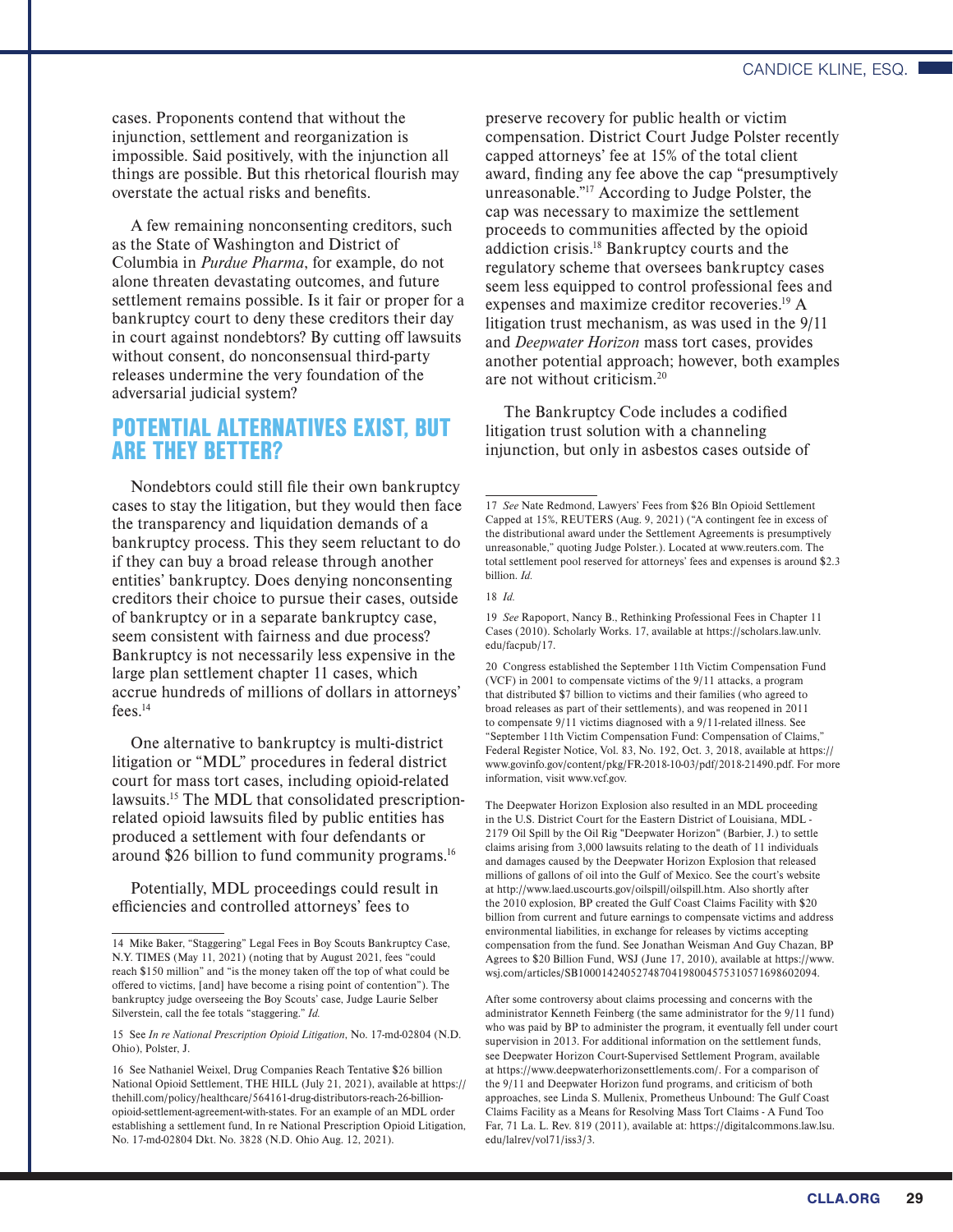

section  $524(g)$ .<sup>21</sup> Reform could include revision to the Bankruptcy Code to expressly broaden application of that section to non-asbestos mass tort cases.22 Without such express statutory authority, bankruptcy courts tenuously rely on their general powers of section 105(a) to approve plans with channeling injunctions in non-asbestos cases. Procedures and practices have developed in bankruptcy courts to handle mass tort cases outside section 524(g), lending further confidence in bankruptcy as an appropriate forum.<sup>23</sup> Bankruptcy seems likely to remain a preferred forum for mass tort cases if debtors and their nondebtor stakeholder like the outcomes, so long as the law permits it.24

22 *See* Crowell & Moring, A Look Back at Mass Tort Bankruptcy Cases in 2019 – Asbestos and Beyond, Client Alert (Jan. 22, 2020), available at https://www.crowell.com/NewsEvents/AlertsNewsletters/all/A-Look-Back-at-Mass-Tort-Bankruptcy-Cases-in-2019-Asbestos-and-Beyond.

23 *See*, e.g., S. Elizabeth Gibson, Judicial Management of Mass Tort Bankruptcy Cases, Federal Judicial Center (2005), available at https://www. uscourts.gov/sites/default/files/gibsjudi\_1.pdf.

# A CIRCUIT COURT SPLIT DRIVES RELEASE-DRIVEN PLANS TO RELEASE-FRIENDLY CIRCUITS

The specific reference to asbestos litigation trusts – and no other type of mass tort cases – supports a view that nonconsensual third-party releases are not authorized under the Code.25 Opponents of nonconsensual, third-party releases also observe that another sub-part paragraph of 524, section 524(e), limits the bankruptcy discharge to the debtor.<sup>26</sup> This position is described as a minority view and is held by the Fifth,<sup>27</sup> Ninth,<sup>28</sup> and Tenth<sup>29</sup> Circuits. These circuits generally bar nonconsensual

27 *See In re Vitro S.A.B. de CV*, 701 F.3d 1031 (5th Cir. 2012); In re Pacific Lumber Co., 584 F.3d 229 (5th Cir. 2009).

28 *See* In re Lowenschuss, 67 F.3d 1394 (9th Cir. 1995); In re Am. Hardwoods, Inc., 885 F.2d 621 (9th Cir. 1989); see also In re Yellowstone Mountain Club, LLC, 460 B.R. 254 (Bankr. D. Mont. 2011).

<sup>21</sup> *See* 11 U.S.C. § 524(g) (permitting channeling injunctions implemented as part of a plan trust to satisfy personal injury, wrongful death, and property-damage claims "allegedly caused by the presence of, or exposure to, asbestos or asbestos containing products," id. at  $524(g)(2)(B)(i)(I)$ ).

<sup>24</sup> For a discussion of the evolution of bankruptcy as a forum for mass tort litigation after Johns-Manville, the pioneering asbestos case that inspired section 524(g), see Paul, A. et al., Resolving Mass Tort Liability Through Bankruptcy, 37th Annual Southeastern Bankruptcy Law Institute, April 14- 16, 2011, available at https://sbli-inc.org/archive/2011/documents/BB\_Paul. pdf.

<sup>25</sup> *See* G. Marcus Cole, A Calculus without Consent: Mass Tort Bankruptcies, Future Claimants, and the Problem of Third Party Non-Debtor Discharge, 84 IOWA L. REV. 753, 775-77 (1999) (describing approval of nonconsensual third-party releases as "judicial overreaching unwarranted by the circumstances, unauthorized by the Code, and destructive of the rule of law," id. At 780.)

<sup>26</sup> *Id.* at 761-70. See 11 U.S.C. § 524(e), which provides that [e]xcept as provided in subsection  $(a)(3)$  of this section, discharge of a debt of the debtor does not affect the liability of any other entity on, or the property of any other entity for, such debt."

<sup>29</sup> *See In re Western Real Estate Fund, Inc.*, 922 F.2d 592 (10th Cir. 1990); see also In re Digital Impact, Inc., 223 B.R. 1 (Bankr. N.D. Okla. 1998).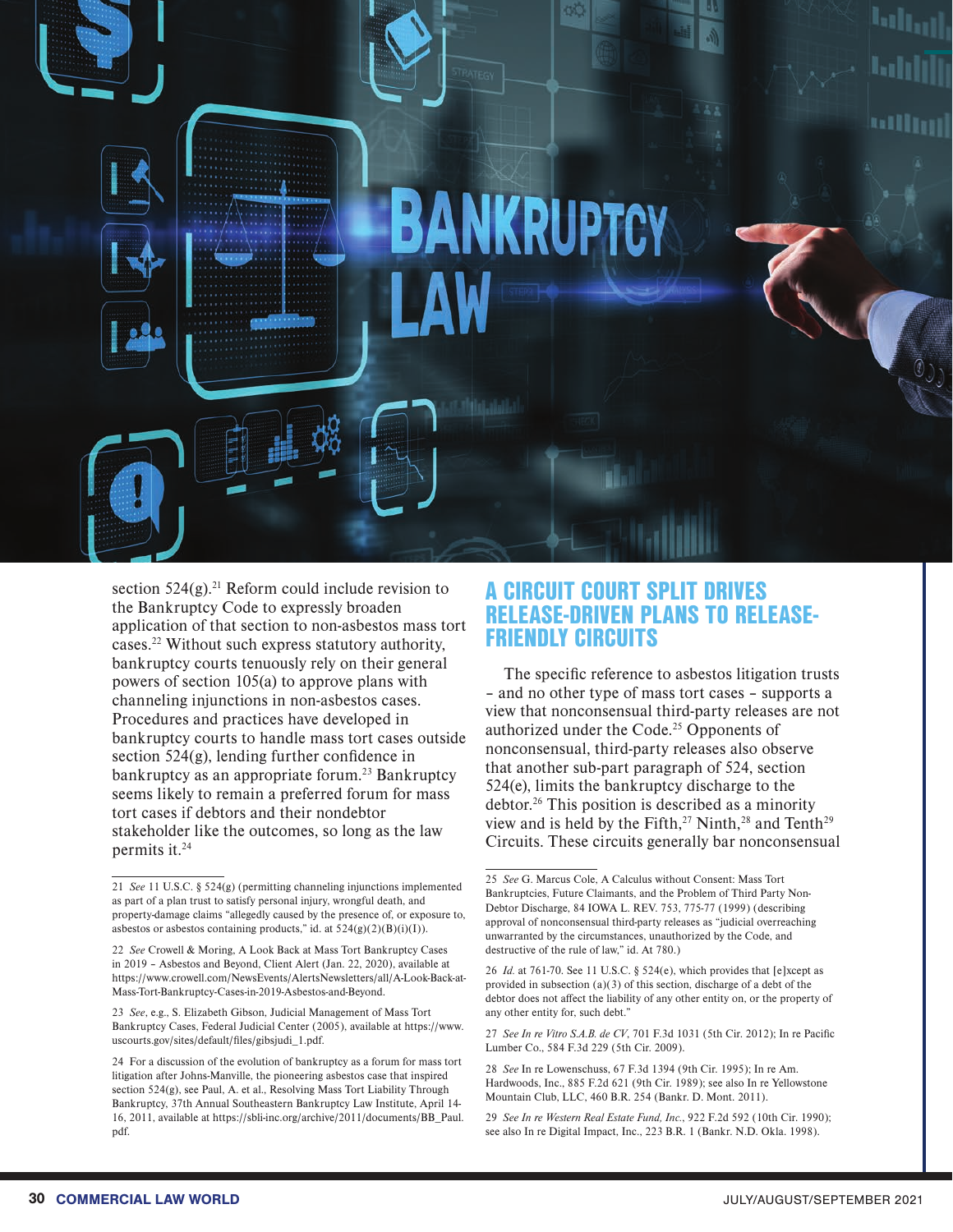third-party releases. However, they have approved consensual releases and exculpation clauses protecting bankruptcy professionals and others.30 At risk of oversimplification, because these circuit's broad view of section 524(e) prohibits any discharge to nondebtors, nonconsensual third-party releases, which essentially do that, are barred.

Circuits that allow these releases, however, more narrowly read 524(e) and buttress the argument with the general powers under section 105, relying upon factor tests that vary among the circuits. This is called a majority view. The circuits that find authority for nonconsensual third-party releases are the Second,<sup>31</sup> Third,<sup>32</sup> Fourth,<sup>33</sup> Sixth,<sup>34</sup> Seventh,<sup>35</sup> and Eleventh<sup>36</sup> Circuits. The specific circuit-level guidance differs among them, and consistency in rulings is sometimes difficult to find, even between bankruptcy courts in the same district. This variability in part reflects the fact-intensive, case-bycase approach used by the courts when evaluating the appropriateness of nonconsensual third-party releases. Finally, although the First<sup>37</sup> and Eighth<sup>38</sup> Circuits do not have circuit-level precedent on the

31 *See In re Metromedia Fiber Network, Inc.*, 416 F.3d 136 (2d Cir. 2005); see also In re Aegean Marine Petroleum Network, Inc., 599 B.R. 717 (Bankr. S.D.N.Y. 2019); In re Genco Shipping & Trading Ltd., 513 B.R. 233 (Bankr. S.D.N.Y. 2014).

32 *See In re Continental Airlines*, 203 F.3d 203 (3d Cir. 2000); see also In re Lower Bucks Hosp., 571 F. App'x 139 (3d Cir. 2014); In re Millennium Lab Holdings II, LLC, 575 B.R. 252 (Bankr. D. Del. 2017); In re Tribune Co., 464 B.R. 208 (Bankr. D. Del. 2011); In re Congoleum Corp., 362 B.R. 167 (Bankr. D.N.J. 2007).

33 *See Nat'l Heritage Found., Inc. v. Highbourne Found.*, 760 F.3d 344 (4th Cir. 2014); In re A.H. Robins Co., Inc., 880 F.2d 694 (4th Cir. 1989).

34 *See In re Dow Corning Corp.*, 280 F.3d 648 (6th Cir. 2002); In re FirstEnergy Solutions Corp., 606 B.R. 720 (Bankr. N.D. Ohio 2019).

35 *See In re Airadigm Commc'ns, Inc.*, 519 F.3d 640 (7th Cir. 2008); In re Ingersoll, Inc., 562 F.3d 856 (7th Cir. 2009); In re Specialty Equip. Cos., Inc., 3 F.3d 1043 (7th Cir. 1993); see also In re Berwick Black Cattle Co., 394 B.R. 448 (Bankr. C.D. Ill. 2008). The Seventh Circuit finds support for nonconsensual releases under section 105's general powers to carry out the provision of the Code and section  $1123(b)(6)$ , which provides that a plan may "include any other appropriate provision not inconsistent with the applicable provisions of this title."

36 S*ee In re Seaside Eng. & Surv'g, Inc*., 780 F.3d 1070 (11th Cir. 2015); see also In re Winn-Dixie Stores, Inc., 356 B.R. 239 (Bankr. M.D. Fla. 2006); In re Friedman's, Inc., 356 B.R. 758 (Bankr. S.D. Ga. 2005).

37 *See In re Chicago Invests., LLC*, 470 B.R. 32 (Bankr. D. Mass. 2012); In re Quincy Med. Center, Inc., No. 11-16394-MSH, 2011 WL 5592907 (Bankr. D. Mass. Nov. 16, 2011); In re Mahoney Hawkes, LLP, 289 B.R. 285 (Bankr. D. Mass. 2002) (adopting the Master Mortgage factor test).

38 *See In re Master Mortg. Inv. Fund, Inc.*, 168 B.R. 930 (Bankr. W.D. Mo. 1994) (establishing widely used factor test); see also *In re Archdiocese of St. Paul and Minneapolis*, 578 B.R. 823 (Bankr. D. Minn. 2017).

issue, there are lower court decisions in each circuit that support nonconsensual third-party releases through application of the *Master Mortgage* fivefactor test,  $39$  a widely-adopted test formulated by the U.S. Bankruptcy Court in the Western District of Missouri, in the Eighth Circuit.

The existence of this circuit split influences the venue selection for the bankruptcy filing. If nonconsensual third-party releases are sought to protect nondebtors who may contribute to the plan in exchange for such releases, those debtors will file the case in a circuit that recognizes the releases. Thus mass tort cases find their way into Delaware to access third circuit precedent or the Southern District of New York to access second circuit precedent. Debtors access these courts (or any other court with favorable law) by utilizing the flexible provisions of the bankruptcy venue statute to file where an affiliate has its state of incorporation or assets.40

## BANKRUPTCY HOLDS THE EDGE: RELEASES, CONTROL, AND VENUE EQUALS LEVERAGE

Mass tort defendants have reasons to prefer filing a bankruptcy. A major advantage to the bankruptcy process is the power to compel plan settlement discussions and bind nonconsenting creditors. This compulsion can extend to a plan with broad nonconsensual third-party releases. Other bankruptcy doctrines such as equitable mootness then protect the approved plan against any appeals, which is briefly introduced below. Taken together, bankruptcy practices and doctrines shift leverage away from creditors and over to debtors and the

<sup>30</sup> *See In re PG&E Corp*., 617 B.R. 671 (Bankr. N.D. Cal. 2020) (approving opt-in consensual releases and exculpatory provisions in plan); Blixseth v. Credit Suisse, 961 F.3d 1074 (9th Cir. 2020) (permitting a "narrow exculpation clause" releasing nondebtors for liabilities arising from activities during the plan process).

<sup>39</sup> The five factor test includes: (1) an identity of interest between the debtor and the nondebtor such that a suit against the nondebtor is essentially a suit against the debtor or will deplete the estate; (2) the nondebtor has contributed substantial assets to the reorganization; (3) the injunction is essential to the reorganization, and without it, there is little likelihood of success; (4) a substantial majority of creditors agree to the injunction, and the impacted class(es) has "overwhelmingly" voted to accept the proposed plan treatment; and (5) the plan provides a mechanism for the payment of all, or substantially all, of the claims of the class(es) affected by the injunction. *In re Master Mortg*. 168 B.R. at 935.

<sup>40 28</sup> U.S.C. § 1408. See Eric Rosen, "The Reason Bankruptcy Venue Reform is Needed Now," *Commercial Law World, vol. 35, issue 3* [this issue – ed.] Venue shopping often means a filing in a forum other than the location of the debtor's headquarters. For example, *Boy Scouts* filed in Delaware through a newly organized LLC, Delaware BSA, LLC, although it is based in Fort Worth, Texas, in the Fifth Circuit. The Fifth Circuit frowns upon nonconsensual, third-party releases. *Purdue Pharma* filed in the Southern District of New York (in nearby White Plains), although its headquarters are located in Stamford, Connecticut, in the First Circuit. The First Circuit, although likely supportive of nonconsensual third-party releases under appropriate circumstances, lacks circuit-level precedent allowing nonconsensual, third-party releases.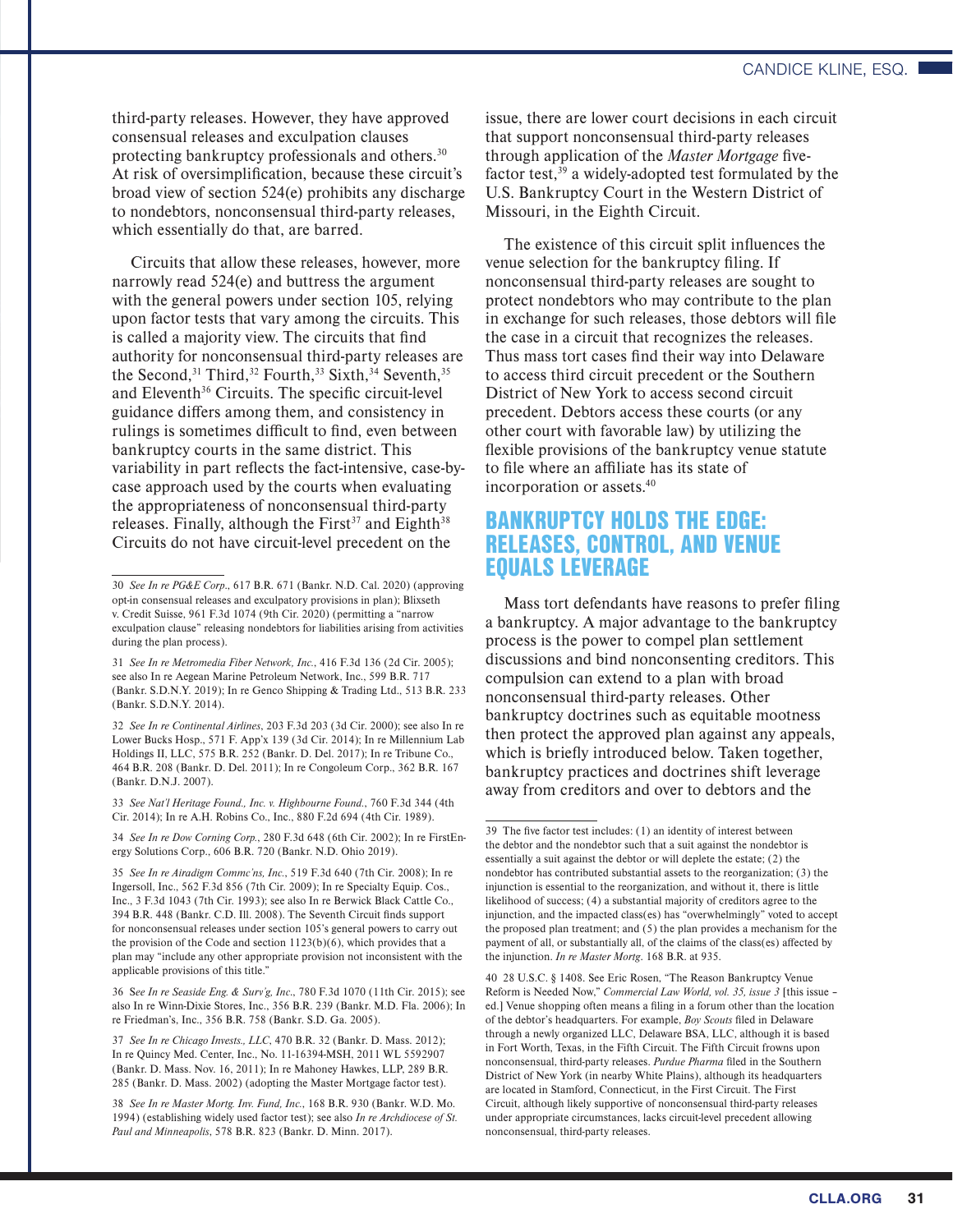#### CANDICE KLINE, ESQ.

nondebtor stakeholders, who then drive the chapter 11 case.

If the company is prepared for a change of control or liquidation, there are advantages in bankruptcy. This is especially true for nonprofit debtors without shareholders. Many nonprofit mass tort defendants have chosen bankruptcy as their collective settlement forum, including *Boy Scouts of America*, *USA Gymnastics*, and Catholic dioceses throughout the country. Usually the plans proposed in such cases enjoin and then release claims against nondebtors over the objection of nonconsenting creditors.

In *Boy Scouts of America*, only the national organization filed a chapter 11 case, to protect around 250 local councils from bankruptcy themselves, although the councils own most of the property available for settlement and are where the alleged tort claims occurred.41 By shielding the local councils, the national organization bore the brunt of the bankruptcy process and achieved a plan settlement with *Boy Scouts of America* contributing \$250 million and the local councils up to \$600 million, in exchange for broad releases of sex-abuse related claims.<sup>42</sup> The local councils benefit from a nonconsensual channeling injunction and creation of a settlement trust for abuse victims, with related nonconsensual third-party releases as "necessary to effect a meaningful and final resolution" of the abuse victim claims.43 The plan also includes an opt-out release provision for consensual releases.

This strategy is possible only because *Boy Scouts of America* created a Delaware entity to satisfy the venue requirement to enter Delaware's bankruptcy

court.44 Chapter 11 practitioners that direct where cases are filed can leverage flexibility in the venue statute to file cases in jurisdictions and with judges they view as good for the case. Opposing the debtors' chosen venue is expensive and impractical for creditors.45 The availability of multiple venues in which to file a case is often criticized, and has resulted in a recently-introduced bill to limit the practice.

The Bankruptcy Venue Reform Act of 2021 (H.R. 4193), introduced on June 28, 2021, by Reps. Lofgren (D. Calif.) and Buck (R. Colo.) is pending in the U.S. House of Representatives. This is the fifth year in a row with legislation introduced to reform the venue statute for bankruptcy cases.<sup>46</sup> The venue reform bill aims to curtail venue forum shopping by requiring debtors to file in the location of their headquarters (as used in SEC filings) or the location of their principal assets, among other related provisions. The CLLA supports this legislation.

## CREDITORS MAY APPEAL, RIGHT?

Creditors objecting to the nonparty release face limited avenues to appeal after plan implementation. Practically speaking, if the objecting creditor loses in the bankruptcy court and the plan is confirmed, the appeal will likely face a

46 Congress has introduced legislation to curtail venue shopping in bankruptcy cases in the House or Senate repeatedly in the new millennium. The recent momentum over the last few years reflects efforts by the CLLA, an ad hoc group of nationwide supports from coast to coast, and other supportive organizations such as the National Association of Attorneys' General (NAAG) and United Mine Workers, among many others. NAAG issued a letter signed by 42 state and territory attorneys' general advocating for venue reform. See National Association of Attorneys General, Letter Re: H.R. 4421 – Bankruptcy Venue Reform Act of 2019, dated Feb. 20, 2020, available at https://www.naag.org/press-releases/attorneys-general-supportbankruptcy-venue-reform-act-of-2019/.

This position is consistent with the opposition of some attorneys general to broad nonconsensual releases of state and public entities claims in Purdue Pharma. Maryland and Washington were lead states behind the NAAG letter and oppose the Purdue Pharma plan. See Brian E. Frosh, Maryland Attorney General, Press Release (Sept. 1. 2021) and Bob Ferguson, Washington Attorney General, Press Release (Sept. 1, 2021). The State of Washington immediately filed its notice of appeal of the Purdue Pharma plan following confirmation, 19-23649-rdd, Dkt. No. 3724 (Sept. 1, 2021), fn. 2, infra.

<sup>41</sup> *See* Becky Yerak & Soma Biswas, Boy Scouts Draw Plan to Settle with Sex-Abuse Victims, Exit Bankruptcy. Here's What We Know, WSJ PRO BANKRUPTCY (August 27, 2021), available at https://www.wsj.com/ articles/the-boy-scouts-bankruptcy-case-what-to-know-11630062000.

<sup>42</sup> *Id.* See fn 43, infra.

<sup>43</sup> See Amended Disclosure Statement for the Fourth Amended Chapter 11 Plan of Reorganization for Boy Scouts of America and Delaware BSA, LLC, No, 20-10343-LSS, Dkt. No. 5485 (July 2, 2021). To argue urgent acceptance of the plan, debtors raise operating pressures related in-part to the Covid-19 pandemic and that the longer the case goes on, the higher the attorneys' fees and expenses. Id. According to the debtors, professional fees charged to the Boy Scouts, a mission-driven charitable organization, will exceed \$155 million by the end of September 2021, with an on-going run rate of \$10 million per month. Id. For the releases and channeling injunction, see also the Fourth Amended Chapter 11 Plan of Reorganization for Boy Scouts of America and Delaware BSA, LLC, No. 20-10343-LSS, Dkt. No. 5484 (July 2, 2021). Public access to the bankruptcy court docket and related case information is available at https://cases.omniagentsolutions. com (search Boy Scouts of America for case web page).

<sup>44</sup> Adam Levitin, Boy Scouts of America: Venue Demerit Badge, Credit Slips Blog, posted Feb. 21, 2020.

<sup>45</sup> *Id.*

*FirstEnergy Solutions* is another case that attracted state and federal government opposition to nonconsensual third-party releases in a plan settlement protecting a nondebtor parent company for around \$1 billion in consideration. For a brief overview of the release issue, see David A. Beck, A Billion Can't Always Buy You a Third-Party Release, 38 AM. BANKR. INST. J. 26 (Nov. 2019). The plan was confirmed without the third-party release. *Id.*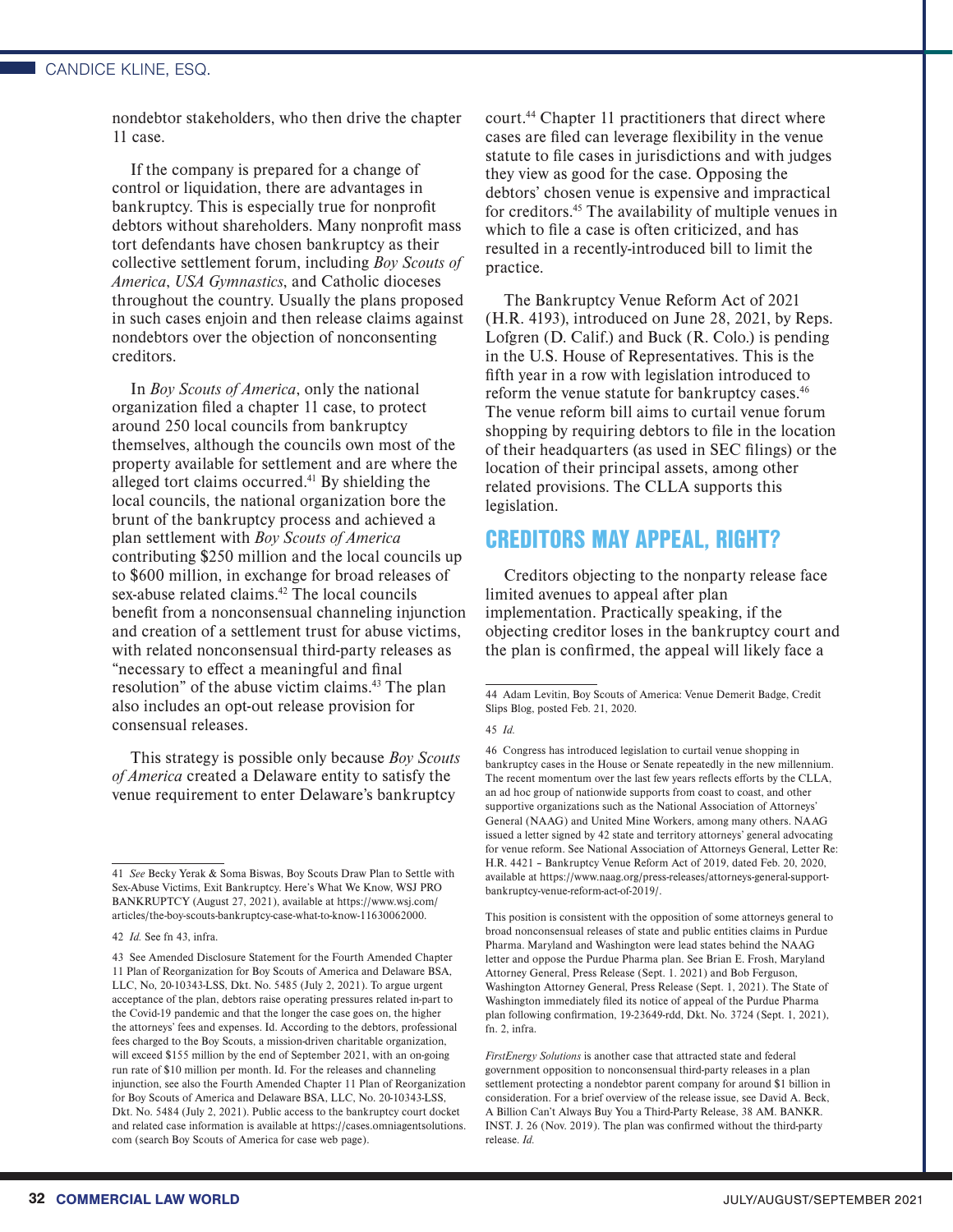motion to dismiss based upon another controversial bankruptcy doctrine, equitable mootness. This bankruptcy invention is premised upon the idea that a successful appeal after confirmation would require that the bankruptcy court unwind the whole plan, which is not feasible once parties take action to implement it. Accordingly, even meritorious appeals are cut off if the remedy would "upset the apple cart" because the court "could not put humpty dumpty back together again" after plan implementation. $47$  Once an appeal of a confirmation order is dismissed as "equitably moot," the nonconsenting creditor is left without an agreed remedy and with no appellate review.

Along with significant costs incurred by the debtor to advocate for the nonconsensual thirdparty releases in the plan, resources that arguably would otherwise go to creditor distributions, creditors also face significant costs and obstacles to contest the releases or other aspects of the settlement. These costs are in addition to what has been spent and what is expected to be spent on the merits of the claims. Some creditors will readily accept the plan and releases, while others may do so reluctantly, abandoning the fight only after additional bankruptcy trial practice exhausts time and resources, and tolerance for the process has compelled acquiescence.<sup>48</sup>

# WHERE DOES THIS LEAVE MASS TORT CASES IN BANKRUPTCY?

Well-resourced nondebtors pay significant sums into a settlement of an affiliated debtor's bankruptcy case, relying upon the debtor, through its professionals, to gain approval of nondebtor releases, over the objection of creditors. Bankruptcy is a lumbering and expensive process. Many professionals are paid through the estate as a

priority expense, reducing monies otherwise available to creditor recoveries. If the court overrules objections to the releases and settlement, creditors are stuck, and lose the right to be heard in any court on the released claims, and often, on the plan itself if they appeal.

This is quid pro quo: in exchange for millions or even billions contributed to the debtor, the court enjoins creditors from any further litigation. The nondebtor buys global peace. Sometimes it doesn't work.49 More often it does.50 In *Purdue Pharma*, the bankruptcy court confirmed the plan with modestly narrowed nonconsensual third-party releases after a contested plan confirmation hearing. For those releases, the estate received around \$4.5 billion and other benefits for creditors.<sup>51</sup>

Although substantial consideration to the estate should not be the sole objective, it is required by courts and is core to the argument for third-party releases. The argument goes that without these releases, the nondebtors will not fund the settlement and therefore the plan will fail, leaving creditors with a far worse outcome such as years of costly, highly -contested litigation, or even with nothing at all. That the nondebtors will settle in the bankruptcy case suggests they would likely also settle in state court proceedings, or in their own bankruptcy case. However, this reasonable scenario is rarely observed in argument, and the choice presented is between a fight to the bitter end or accepting a "meh, okay" deal now.

# CONGRESS TO THE RESCUE, MAYBE?

Given the spotlight on nonconsensual third-party releases, Congress has taken notice. Two bills are pending this term on the Hill. The first, called the SACKLER Act (Stop Shielding Assets from

<sup>47</sup> S*ee, e.g., In re UNR Indus., Inc.*, 20 F.3d 766, 768-71 (7th Cir. 1994) (apple cart), *In re Thorpe Insulation Co.*, 677 F.3d 869, 883 (9th Cir. 2012) (same); *In re Pub. Svc. Co. of New Hampshire*, 963 F.2d 469, 475 (1st Cir. 1992) (humpty dumpty); see also *Continental Airlines*, 91 F.3d 553, 566 (3d Cir.1996) (unscrambling eggs). For more recent discussions of the equitable mootness doctrine, see *In re VeroBlue Farms USA, Inc.,* Nos. 19-3413, 19- 3487 (8th Cir. Aug. 5, 2021) (remanding for further analysis); *In re Tribune Media Co.*, 799 F.3d 272 (3d Cir. 2015) (granting dismissal on equitable mootness grounds one appeal, remanding on another); *In re One2One Commc'ns, LLC*, No. 13-3410, 2015 WL 4430302 (3d Cir. 2015) (rejecting dismissal); Andrew Scurria, Bankruptcy Appeals are Dismissed too Quickly, Appellate Court Says, WSJ PRO BANKRUPTCY (Aug. 5, 2021). The author was actively on brief in the *Tribune Media* appeals.

<sup>48</sup> *See* Brian Mann, 15 States Drop Opposition to Controversial Purdue Pharma OxyContin Bankruptcy, NPR (July 8, 2021), available at https:// www.npr.org/2021/07/08/1014043094/fifteen-states-drop-opposition-tocontroversial-purdue-pharma-oxycontin-bankrupt.

<sup>49</sup> *In FirstEnergy Solutions*, the debtors failed to get past the disclosure statement stage with an overly broad release that failed to satisfy the *Dow Corning* factor test, controlling precedent in the Sixth Circuit. See fn 46, supra. The author contributed to this article and served as counsel to an opponent to the nonconsensual third-party release first proposed by the debtors in their disclosure statement. Bankruptcy Judge Alan Koschik held that FirstEnergy Solutions' plan was patently unconfirmable because it contained a nonconsensual third-party release that could not be approved because it failed to meet all factors under the Dow Corning factor test. Id.

<sup>50</sup> *See* Meryl Kornfield, Bankruptcy Judge Approves Purdue Pharma Plan to Resolve Opioid Claims, Giving Sackler Family Civil Immunity, WASH. POST (Sept. 1, 2021), available at https://www.washingtonpost.com/ business/2021/09/01/purdue-pharma-bankruptcy-judge-ruling/.

<sup>51</sup> *See* fn 2, supra; Jan Hoffman, Purdue Pharma Is Dissolved and Sacklers Pay \$4.5 Billion to Settle Opioid Claims, N.Y. TIMES (Sept. 1, 2021), available at https://www.nytimes.com/2021/09/01/health/purdue-sacklersopioids-settlement.html.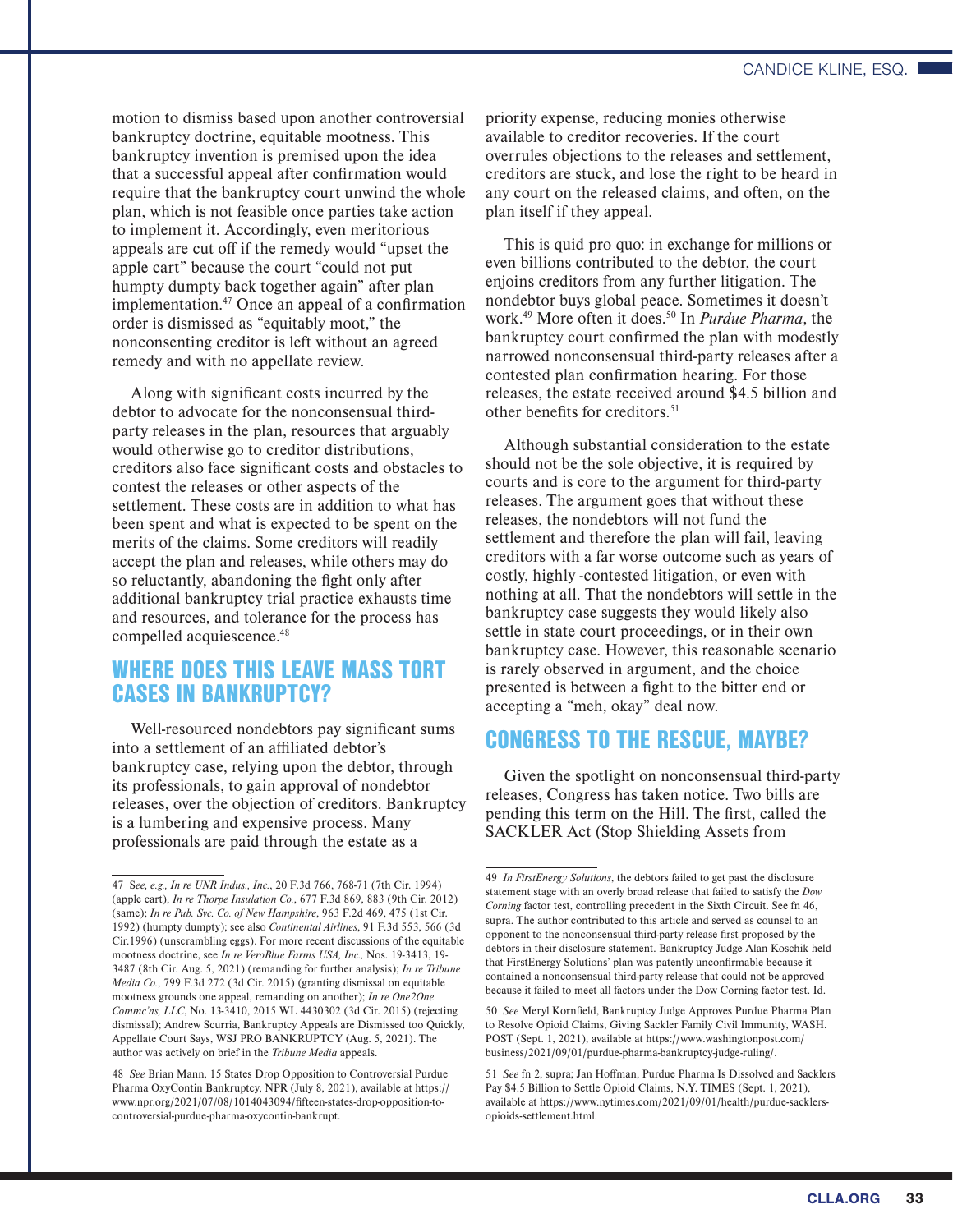Corporate Known Liability by Eliminating nondebtor Releases Act) (S.2472) is plainly a reaction to the *Purdue Pharma* case and would prohibit the nonconsensual release of claims held by states, municipalities, and other public entities. (The "Sackler" named in the bill refers to the family that owned *Purdue Pharma* during the opioid crisis.) It was introduced in the Senate on July 26, 2021, by Sens. Warren (D-Mass.) and Blumenthal (D-Conn.) and as of September 3, 2021, had no other cosponsors. This bill would amend section 105 to clarify that a court may not "except as provided by section 524(g) of this title, enjoin or release a claim against a non-debtor by a State, municipality, federally recognized Tribe, or the United States," among other related provisions, such as limiting any temporary stay ordered by the court to 90 days.

The other pending bill has been introduced in both chambers and is entitled the Nondebtor Release Prohibition Act of 2021 and is intended to "amend title 11, United States Code, to prohibit nonconsensual release of a nondebtor entity's liability to an entity other than the debtor, and for other purposes." (S.2497, H.R.4777). Introduced on July 28, 2021 by Rep. Nadler (D-NY) in the House and Sen. Warren (D-Mass.) in the Senate, this bill has few other co-sponsors. The Act would bar any nonconsensual third-party releases by proposing a new section 113 titled "Prohibition of nondebtor releases," subject to certain exceptions including  $§524(g)$  and consensual releases.<sup>52</sup> The Act also attempts to regulate consensual releases (with new standards for notice and consent), sales and asset dispositions, stays, and appeals, all related to release practices.

Although the legislation may not move quickly or at all this year, Congress also signaled strong interest by scheduling a public hearing; on July 28, 2021, the House Judiciary's Subcommittee on Antitrust, Commercial and Administrative Law

held a hearing on Confronting Abuses of the Chapter 11 System, including nonconsensual third-party releases.<sup>53</sup> Witnesses included Connecticut's Attorney General who opposed the *Purdue Pharma* settlement and a former Olympic gymnast, now an attorney, who has opposed the injunctions imposed in the *USA Gymnastics* bankruptcy which protect the U.S. Olympic Committee, a nondebtor, from suit.<sup>54</sup>

The hearing also addressed venue shopping, which as noted above is often related to nonconsensual third-party releases. Professor Adam Levitin of Georgetown Law Center argued against allowing debtors to hand-pick venue to get before a court which is amenable to nonconsensual thirdparty releases. According to Professor Levitin, by remaining outside bankruptcy themselves and obtaining broad releases in the *Purdue Pharma* case, the Sacklers "will actually emerge from Purdue's bankruptcy richer than they went into it."55 Addressing the longstanding practice of filing large chapter 11 cases in magnet courts, Professor Levitin revealed that "57% of the large company bankruptcies filed in the country were filed before just three of the nation's 375 bankruptcy judges."56

Do practitioner efforts to hand-pick courts (and even judges) favorably disposed to their plan represent zealous advocacy or abuse of the system? By leveraging immense power through bankruptcy (including ready use of injunctions) to forcibly compromise and release claims against nondebtors, the current practice stretches the reach and imagination of bankruptcy law.57

<sup>52</sup> Senate bill 2497 and House bill 4777 provide that "the court may not  $-$  (1) with respect to the liability of an entity other than the debtor or the estate on, or the liability of property of an entity other than the debtor or the estate for, a claim or cause of action of an entity other than the debtor or the estate—(A) approve any provision, in a plan of reorganization or otherwise, for the discharge, release, termination, or modification of such liability; or (B) order the discharge, release, termination, or modification of such liability; or (2) with respect to a claim or cause of action of an entity other than the debtor or the estate against an entity other than the debtor or the estate, or against property of an entity other than the debtor or the estate, enjoin—(A) the commencement or continuation (including the issuance or employment of process) of a judicial, administrative, or other action or proceeding to assert, assess, collect, recover, offset, recoup, or otherwise enforce such claim or cause of action; or (B) any act to assert, assess, collect, recover, offset, recoup, or otherwise enforce such claim or cause of action."

<sup>53</sup> *See* Maria Chutchian, Bankruptcy Reform Debate Targets Bad Corporate Actors, Popular Judges, REUTERS (July 28, 2021), available at www.reuters.com/legal/transactional/bankruptcy-reform-debate-targets-badcorporate-actors-popular-judges-2021.

<sup>54</sup> *Id.*

<sup>55</sup> *See* Press Release, Professor Adam Levitin to Congress: "Perverse" Bankruptcy Rule Makes Rich Richer, Georgetown Law Center (Aug. 4, 2021), available at www.law.georgetown.edu/news/professor-adam-levitin-tocongress-perverse-bankruptcy-rule-makes-rich-richer.

<sup>56</sup> *See* Written Testimony of Adam J. Levitin, Professor of Law, Georgetown University Law Center, Committee on the Judiciary Subcommittee on Antitrust, Commercial, and Administrative Law, U.S. House of Representatives, Oversight of the Bankruptcy Code, Part I: Confronting Abuse of the Chapter 11 System, July 28, 2021.

<sup>57</sup> For a discussion of the propriety and constitutionality of bankruptcy courts granting nonconsensual, third-party releases, see Ralph Brubaker, *A Case Study in Federal Bankruptcy Jurisdiction: Core Jurisdiction (or Not) to Approve Non-Debtor "Releases" and Permanent Injunctions in Chapter 11*, 38 BANKRUPTCY LAW LETTER (February 2018).